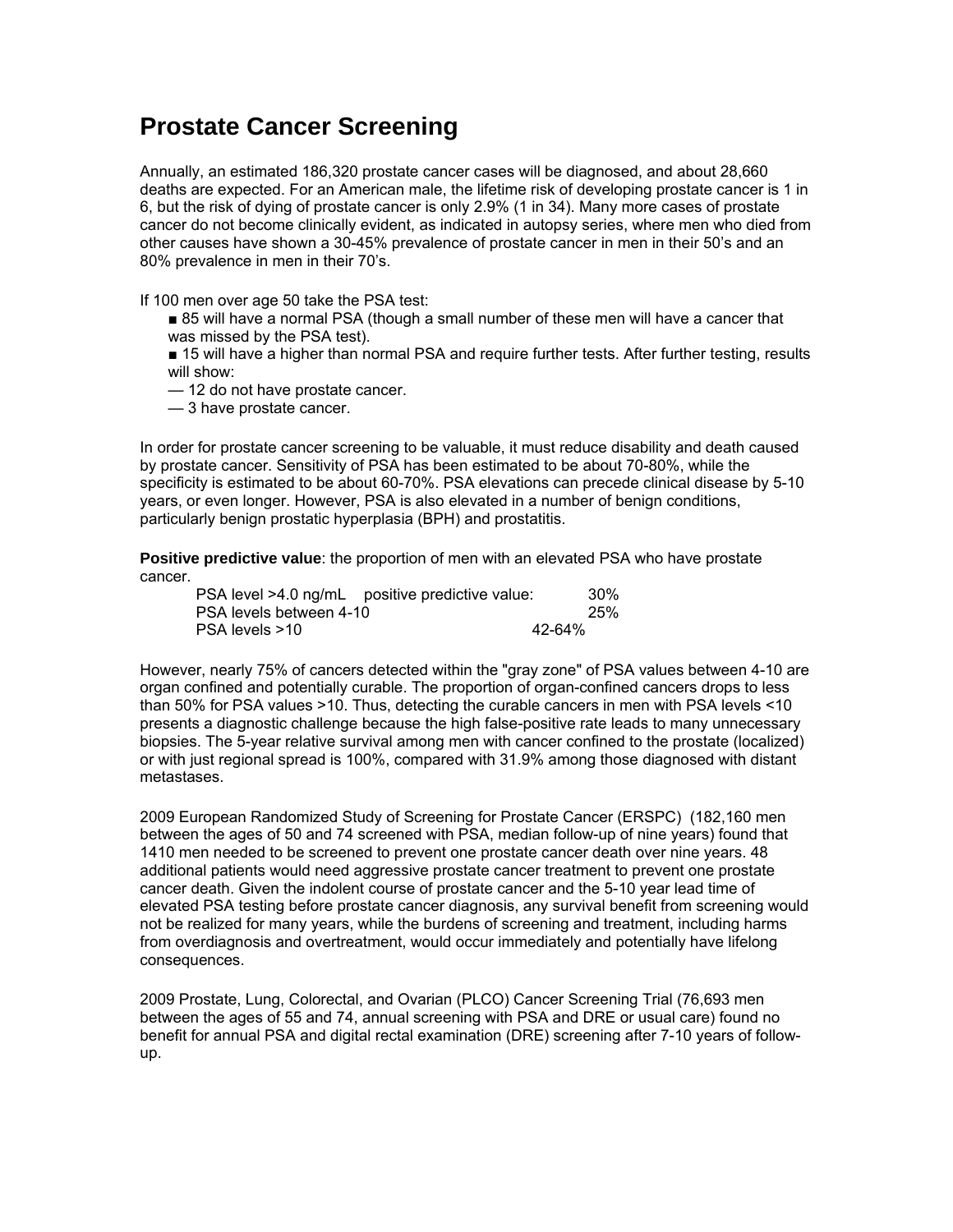## **HARM FROM SCREENING**

Although prostate biopsies very rarely (<1%) cause complications serious enough to require hospitalization, the procedure can lead to anxiety and physical discomfort. Being diagnosed with prostate cancer is psychologically distressing, but even patients with a negative biopsy result may be distressed. Chronic anxiety can follow a negative prostate biopsy because this apparently favorable result cannot completely rule out prostate cancer given the relatively high false-negative biopsy rate.

Overdiagnosis refers to the detection by screening of conditions that would not have become clinically significant. When screening finds cancer that would never have become clinically significant, patients are subject to the risks of screening, confirmatory diagnosis, and treatment, as well as suffering potential psychosocial harm from anxiety and labeling. Overdiagnosis is of particular concern because most men with screening-detected prostate cancers have early-stage disease and will be offered aggressive treatment.

Risks of therapy — Even in the absence of treatment, many men found to have prostate cancer as a result of screening will have a lengthy period of time without clinical problems. However, undergoing radical prostatectomy and radiation therapies can lead to immediate complications:

-The operative mortality rate is about 0.5%, though the rate approaches 1% in men over 75 years

-Less serious, but more common complications include urinary incontinence, sexual dysfunction/impotence, and bowel problems. Radical prostatectomy can substantially decrease sexual function in 20-70% of men and lead to urinary problems in 15-50%

-External beam radiation therapy has been reported to cause erectile dysfunction in 20- 45%, urinary incontinence in 2-16%, and bowel dysfunction in 6-25%.

- United States Preventive Services Task Force (USPSTF) concluded that there is insufficient evidence to assess the balance of benefits and harms of prostate cancer screening in men younger than age 75. The USPSTF recommends against screening for prostate cancer in men ages 75 or older because the harms of screening outweigh the benefits.
- The Canadian Task Force on Preventive Health Care recommends against screening for prostate cancer with PSA and states that there is insufficient evidence to recommend for or against screening with DRE.
- A number of European groups, including the European Union, recommend against screening for prostate cancer while awaiting the results of randomized trials.
- The American Cancer Society (ACS) emphasizes the need for clinicians to provide men with adequate information regarding the risks and benefits of screening. The ACS recommends that serum PSA testing and DRE should be offered annually to men 50 years of age and older who have a life expectancy of 10 years. The guidelines also stress the benefit of screening beginning at age 45 in patients at high-risk of developing prostate cancer (eg, black men and men with a first-degree relative with prostate cancer diagnosed at a younger age). PSA testing is recommended for men who ask their clinicians to make the decision about screening on their behalf. The American Urological Association (AUA) also supports this policy.
- Similar to the AUA and ACS, the American College of Physicians (ACP) recommendation states that "Rather than screening all men for prostate cancer as a matter of routine, physicians should describe the potential benefits and known harms of screening, diagnosis, and treatment; listen to the patient's concerns; and then individualize the decision to screen". The ACP also suggests that men between the ages of 50 to 69 years are most likely to benefit from screening. Black men and men with a positive family history of prostate cancer should be informed of their higher lifetime risk, although the available evidence does not suggest that they need to be treated differently from men at average risk.